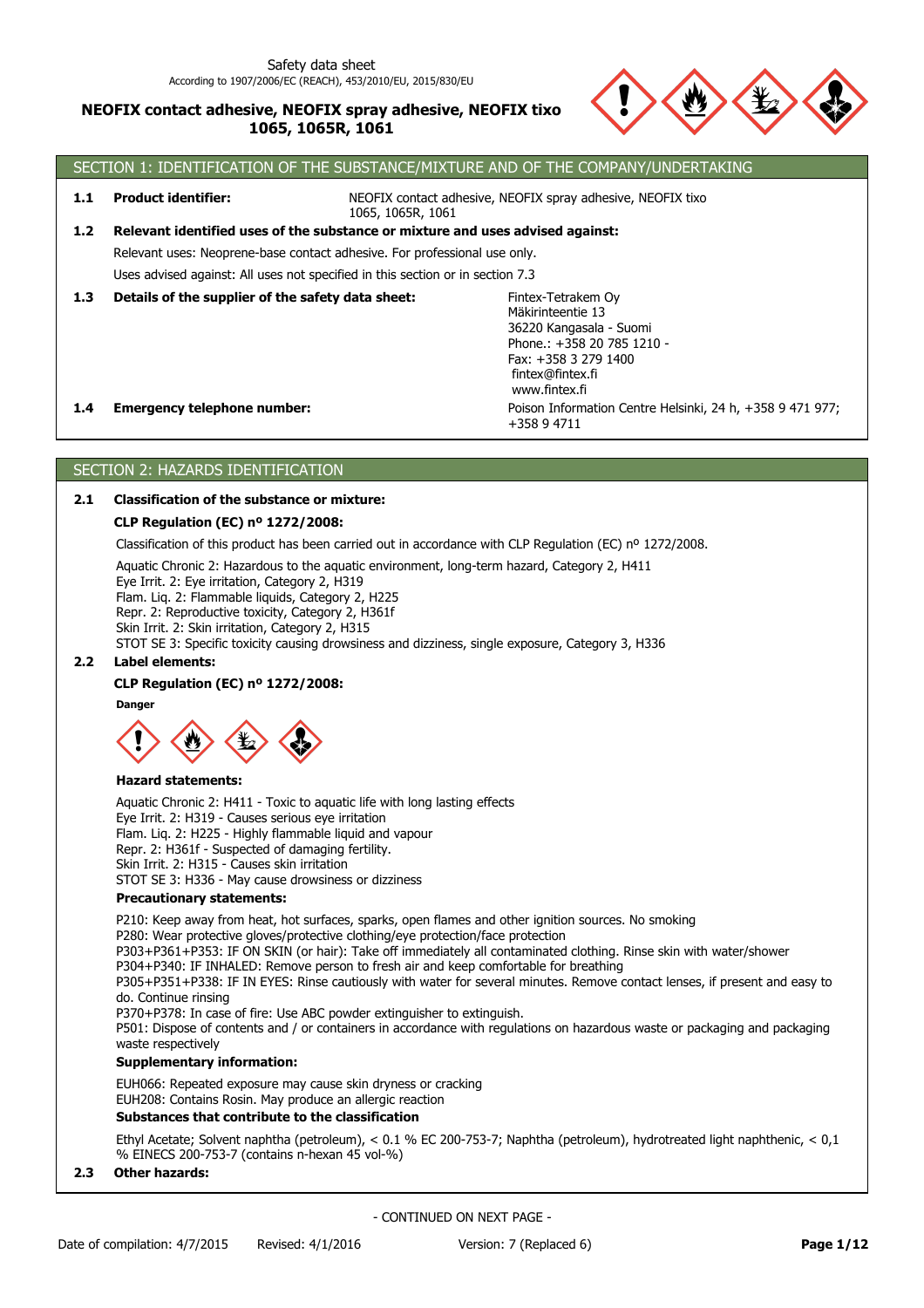

# SECTION 2: HAZARDS IDENTIFICATION (continued)

Non-applicable

## SECTION 3: COMPOSITION/INFORMATION ON INGREDIENTS

### **3.1 Substance:**

Non-applicable

#### **3.2 Mixture:**

#### **Chemical description:** Mixture composed of resins in solvents

# **Components:**

In accordance with Annex II of Regulation (EC) nº1907/2006 (point 3), the product contains:

|               | <b>Identification</b>                                                          |                             | Chemical name/Classification                                                                                                                         |           | Concentration |
|---------------|--------------------------------------------------------------------------------|-----------------------------|------------------------------------------------------------------------------------------------------------------------------------------------------|-----------|---------------|
| CAS:<br>EC:   | 92062-15-2<br>295-529-9                                                        |                             | Solvent naphtha (petroleum), hydrotreated light naphthenic (n-hexane<5%)                                                                             | ATP ATP01 | $30 - 50 \%$  |
|               | Index: 649-341-00-2<br>REACH: Non-applicable                                   | Regulation 1272/2008        | Aquatic Chronic 2: H411; Asp. Tox. 1: H304; Flam. Lig. 2: H225 - Danger                                                                              | ◇         |               |
| CAS:          | 141-78-6                                                                       | <b>Ethyl Acetate</b>        |                                                                                                                                                      | ATP CLP00 |               |
| EC:           | 205-500-4<br>Index: 607-022-00-5<br>REACH: 01-2119475103-46-XXXX               | Regulation 1272/2008        | Eye Irrit. 2: H319; Flam. Lig. 2: H225; STOT SE 3: H336 - Danger                                                                                     |           | $10 - 30%$    |
| CAS:          | 64742-89-8                                                                     |                             | Solvent naphtha (petroleum), < 0.1 % EC 200-753-7                                                                                                    | ATP ATP01 |               |
| EC:           | 265-192-2<br>Index: 649-267-00-0<br>REACH: 01-2119471306-40-XXXX               | Regulation 1272/2008        | Aquatic Chronic 2: H411; Asp. Tox. 1: H304; Flam. Lig. 2: H225; Skin Irrit. 2:<br>H315; STOT SE 3: H336 - Danger                                     | ◇         | $10 - 30%$    |
| CAS:<br>EC:   | 64742-49-0<br>Non-applicable<br>Index: Non-applicable<br>REACH: Non-applicable | (contains n-hexan 45 vol-%) | Naphtha (petroleum), hydrotreated light naphthenic, < 0,1 % EINECS 200-753-7                                                                         | ATP ATP01 |               |
|               |                                                                                | <b>Regulation 1272/2008</b> | Aquatic Chronic 2: H411; Asp. Tox. 1: H304; Flam. Lig. 2: H225; Repr. 2: H361f;<br>Skin Irrit. 2: H315; STOT RE 2: H373; STOT SE 3: H336 - Danger    | ◇         | $1 - 5%$      |
| CAS:          | $98 - 54 - 4$                                                                  | 4-tert-butylphenol          |                                                                                                                                                      | ATP ATP06 |               |
| EC:           | 202-679-0<br>Index: 604-090-00-8<br>REACH: 01-2119489419-21-XXXX               | Regulation 1272/2008        | Eye Dam. 1: H318; Repr. 2: H361; Skin Irrit. 2: H315 - Danger                                                                                        |           | $< 1 \%$      |
| CAS:          | 1314-13-2                                                                      | Zinc oxide                  |                                                                                                                                                      | ATP CLP00 |               |
| EC:<br>Index: | Non-applicable<br>Non-applicable<br>REACH: Non-applicable                      | Regulation 1272/2008        | Aquatic Acute 1: H400; Aquatic Chronic 1: H410 - Warning                                                                                             | ◈         | $< 1 \%$      |
| CAS:          | 8050-09-7                                                                      | Rosin                       |                                                                                                                                                      | ATP CLP00 |               |
| EC:           | 232-475-7<br>Index: 650-015-00-7<br>REACH: 01-2119480418-32-XXXX               | Regulation 1272/2008        | Skin Sens. 1: H317 - Warning<br>$\pm$ . The state of the contract of the state of the collection of the contract $\wedge$ and an annual and $\wedge$ |           | $< 1 \%$      |

To obtain more information on the risk of the substances consult sections 8, 11, 12, 15 and 16.

### SECTION 4: FIRST AID MEASURES

#### **4.1 Description of first aid measures:**

The symptoms resulting from intoxication can appear after exposure, therefore, in case of doubt, seek medical attention for direct exposure to the chemical product or persistent discomfort, showing the SDS of this product.

### **By inhalation:**

Remove the person affected from the area of exposure, provide with fresh air and keep at rest. In serious cases such as cardiorespiratory failure, artificial resuscitation techniques will be necessary (mouth to mouth resuscitation, cardiac massage, oxygen supply, etc.) requiring immediate medical assistance.

### **By skin contact:**

Remove contaminated clothing and footwear, rinse skin or shower the person affected if appropriate with plenty of cold water and neutral soap. In serious cases see a doctor. If the product causes burns or freezing, clothing should not be removed as this could worsen the injury caused if it is stuck to the skin. If blisters form on the skin, these should never be burst as this will increase the risk of infection.

#### **By eye contact:**

Rinse eyes thoroughly with lukewarm water for at least 15 minutes. Do not allow the person affected to rub or close their eyes. If the injured person uses contact lenses, these should be removed unless they are stuck to the eyes, as this could cause further damage. In all cases, after cleaning, a doctor should be consulted as quickly as possible with the SDS of the product.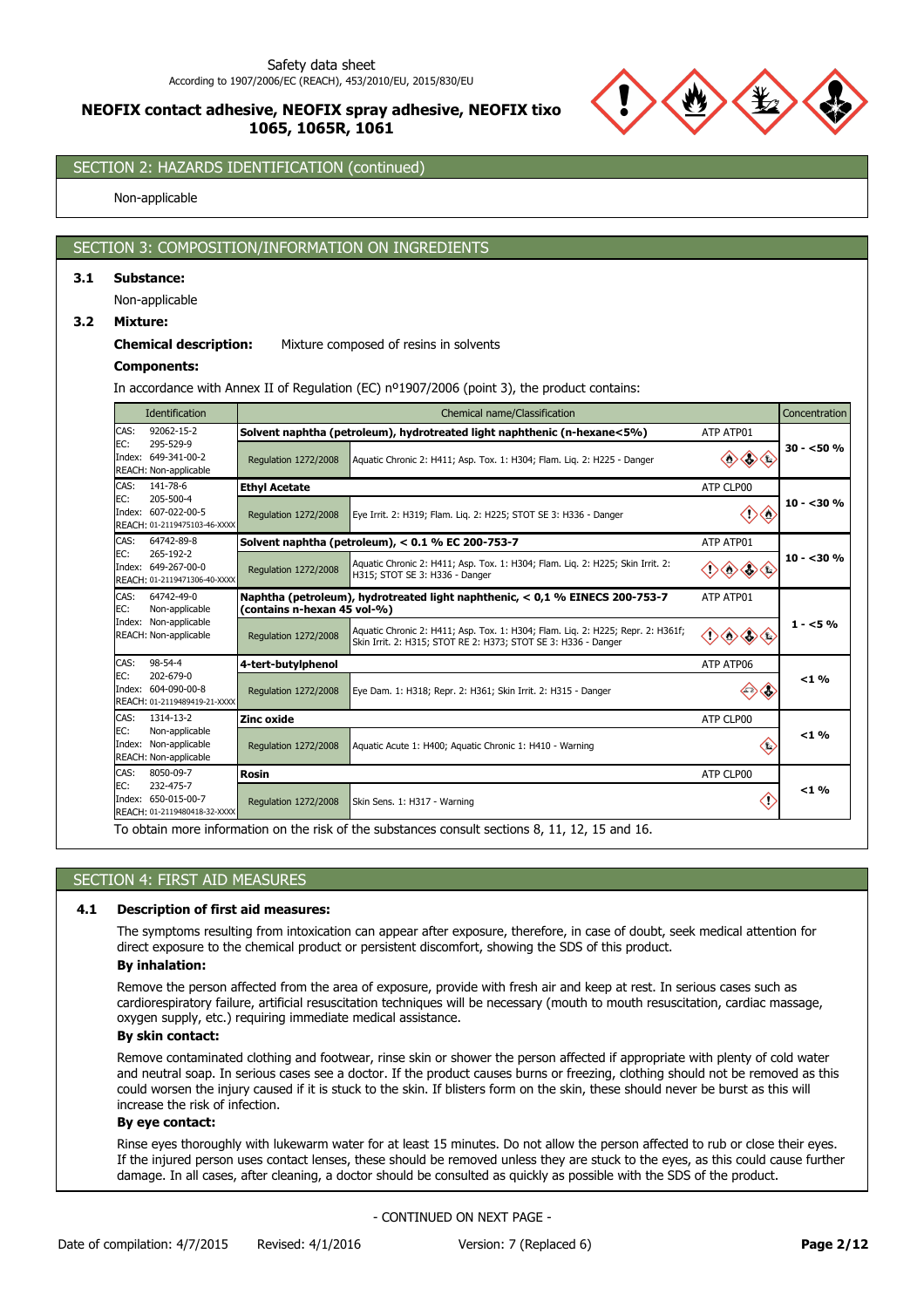

## SECTION 4: FIRST AID MEASURES (continued)

#### **By ingestion/aspiration:**

Do not induce vomiting, but if it does happen keep the head down to avoid aspiration. Keep the person affected at rest. Rinse out the mouth and throat, as they may have been affected during ingestion.

## **4.2 Most important symptoms and effects, both acute and delayed:**

Acute and delayed effects are indicated in sections 2 and 11.

### **4.3 Indication of any immediate medical attention and special treatment needed:**

Non-applicable

# SECTION 5: FIREFIGHTING MEASURES

#### **5.1 Extinguishing media:**

If possible use polyvalent powder fire extinguishers (ABC powder), alternatively use foam or carbon dioxide extinguishers (CO2). IT IS RECOMMENDED NOT to use tap water as an extinguishing agent.

#### **5.2 Special hazards arising from the substance or mixture:**

As a result of combustion or thermal decomposition reactive sub-products are created that can become highly toxic and, consequently, can present a serious health risk.

### **5.3 Advice for firefighters:**

Depending on the magnitude of the fire it may be necessary to use full protective clothing and individual respiratory equipment. Minimum emergency facilities and equipment should be available (fire blankets, portable first aid kit,...) in accordance with Directive 89/654/EC.

### **Additional provisions:**

Act in accordance with the Internal Emergency Plan and the Information Sheets on actions to take after an accident or other emergencies. Destroy any source of ignition. In case of fire, refrigerate the storage containers and tanks for products susceptible to inflammation, explosion or BLEVE as a result of high temperatures. Avoid spillage of the products used to extinguish the fire into an aqueous medium.

### SECTION 6: ACCIDENTAL RELEASE MEASURES

#### **6.1 Personal precautions, protective equipment and emergency procedures:**

Isolate leaks provided that there is no additional risk for the people performing this task. Evacuate the area and keep out those without protection. Personal protection equipment must be used against potential contact with the spilt product (See section 8). Above all prevent the formation of any vapour-air flammable mixtures, through either ventilation or the use of an inertization agent. Destroy any source of ignition. Eliminate electrostatic charges by interconnecting all the conductive surfaces on which static electricity could form, and also ensuring that all surfaces are connected to the ground.

### **6.2 Environmental precautions:**

Avoid at all cost any type of spillage into an aqueous medium. Contain the product absorbed appropriately in hermetically sealed containers. Notify the relevant authority in case of exposure to the general public or the environment.

### **6.3 Methods and material for containment and cleaning up:**

It is recommended:

Absorb the spillage using sand or inert absorbent and move it to a safe place. Do not absorb in sawdust or other combustible absorbents. For any concern related to disposal consult section 13.

# **6.4 Reference to other sections:**

See sections 8 and 13.

### SECTION 7: HANDLING AND STORAGE

### **7.1 Precautions for safe handling:**

A.- Precautions for safe manipulation

Comply with the current legislation concerning the prevention of industrial risks. Keep containers hermetically sealed. Control spills and residues, destroying them with safe methods (section 6). Avoid leakages from the container. Maintain order and cleanliness where dangerous products are used.

B.- Technical recommendations for the prevention of fires and explosions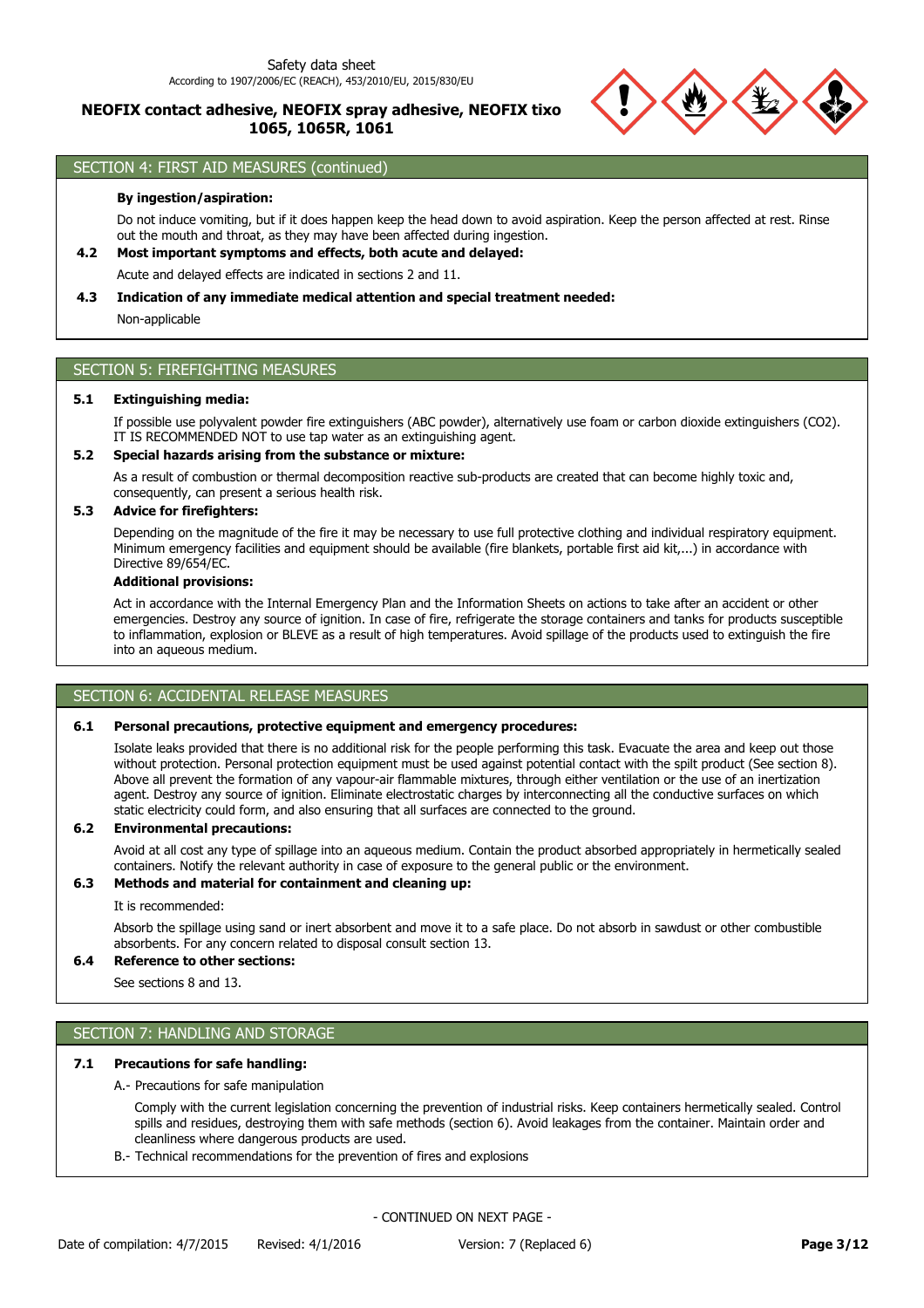

# SECTION 7: HANDLING AND STORAGE (continued)

Transfer in well ventilated areas, preferably through localized extraction. Fully control sources of ignition (mobile phones, sparks,…) and ventilate during cleaning operations. Avoid the existence of dangerous atmospheres inside containers, applying inertization systems where possible. Transfer at a slow speed to avoid the creation of electrostatic charges. Against the possibility of electrostatic charges: ensure a perfect equipotential connection, always use groundings, do not wear work clothes made of acrylic fibres, preferably wearing cotton clothing and conductive footwear. Comply with the essential security requirements for equipment and systems defined in Directive 94/9/EC (ATEX 100) and with the minimum requirements for protecting the security and health of workers under the selection criteria of Directive 1999/92/EC (ATEX 137). Consult section 10 for conditions and materials that should be avoided.

C.- Technical recommendations to prevent ergonomic and toxicological risks

PREGNANT WOMEN SHOULD NOT BE EXPOSED TO THIS PRODUCT. Transfer in fixed places that comply with the necessary security conditions (emergency showers and eyewash stations in close proximity), using personal protection equipment, especially on the hands and face (See section 8). Limit manual transfers to containers of small amounts. Do not eat or drink during the process, washing hands afterwards with suitable cleaning products.

D.- Technical recommendations to prevent environmental risks

Due to the danger of this product for the environment it is recommended to use it within an area containing contamination control barriers in case of spillage, as well as having absorbent material in close proximity.

### **7.2 Conditions for safe storage, including any incompatibilities:**

A.- Technical measures for storage

Maximum Temp.: 30 °C Minimum Temp.: 5 °C

Maximum time: 6 Months B.- General conditions for storage

Avoid sources of heat, radiation, static electricity and contact with food. For additional information see subsection 10.5

### **7.3 Specific end use(s):**

Except for the instructions already specified it is not necessary to provide any special recommendation regarding the uses of this product.

# SECTION 8: EXPOSURE CONTROLS/PERSONAL PROTECTION

### **8.1 Control parameters:**

Substances whose occupational exposure limits have to be monitored in the work environment

There are no environmental limits for the substances contained in the product

## **DNEL (Workers):**

|                       |                   |                        | Short exposure         | Long exposure           |                |
|-----------------------|-------------------|------------------------|------------------------|-------------------------|----------------|
| <b>Identification</b> |                   | Systemic               | Local                  | Systemic                | Local          |
| <b>Ethyl Acetate</b>  | Oral              | Non-applicable         | Non-applicable         | Non-applicable          | Non-applicable |
| CAS: 141-78-6         | Dermal            | Non-applicable         | Non-applicable         | $63$ mg/kg              | Non-applicable |
| EC: 205-500-4         | <b>Inhalation</b> | 1468 mg/m <sup>3</sup> | 1468 mg/m <sup>3</sup> | 734 mg/m <sup>3</sup>   | 734 mg/m $3$   |
| 4-tert-butylphenol    | Oral              | Non-applicable         | Non-applicable         | Non-applicable          | Non-applicable |
| CAS: 98-54-4          | Dermal            | Non-applicable         | Non-applicable         | $0.071$ mg/kg           | Non-applicable |
| EC: 202-679-0         | <b>Inhalation</b> | Non-applicable         | Non-applicable         | $0.5 \,\mathrm{mg/m^3}$ | Non-applicable |
| Zinc oxide            | Oral              | Non-applicable         | Non-applicable         | Non-applicable          | Non-applicable |
| CAS: 1314-13-2        | Dermal            | Non-applicable         | Non-applicable         | 83 mg/kg                | Non-applicable |
| EC: Non-applicable    | <b>Inhalation</b> | Non-applicable         | Non-applicable         | 5 mg/m $3$              | Non-applicable |
| Rosin                 | Oral              | Non-applicable         | Non-applicable         | Non-applicable          | Non-applicable |
| CAS: 8050-09-7        | Dermal            | Non-applicable         | Non-applicable         | $17 \text{ mg/kg}$      | Non-applicable |
| EC: 232-475-7         | Inhalation        | Non-applicable         | Non-applicable         | $117$ mg/m <sup>3</sup> | Non-applicable |

### **DNEL (General population):**

|                       |                   | Short exposure        |                       | Long exposure        |                      |
|-----------------------|-------------------|-----------------------|-----------------------|----------------------|----------------------|
| <b>Identification</b> |                   | Systemic              | Local                 | Systemic             | Local                |
| <b>Ethyl Acetate</b>  | Oral              | Non-applicable        | Non-applicable        | $4.5 \text{ mg/kg}$  | Non-applicable       |
| CAS: 141-78-6         | Dermal            | Non-applicable        | Non-applicable        | 37 mg/kg             | Non-applicable       |
| EC: 205-500-4         | <b>Inhalation</b> | 734 mg/m <sup>3</sup> | 734 mg/m <sup>3</sup> | $367 \text{ mg/m}^3$ | $367 \text{ mg/m}^3$ |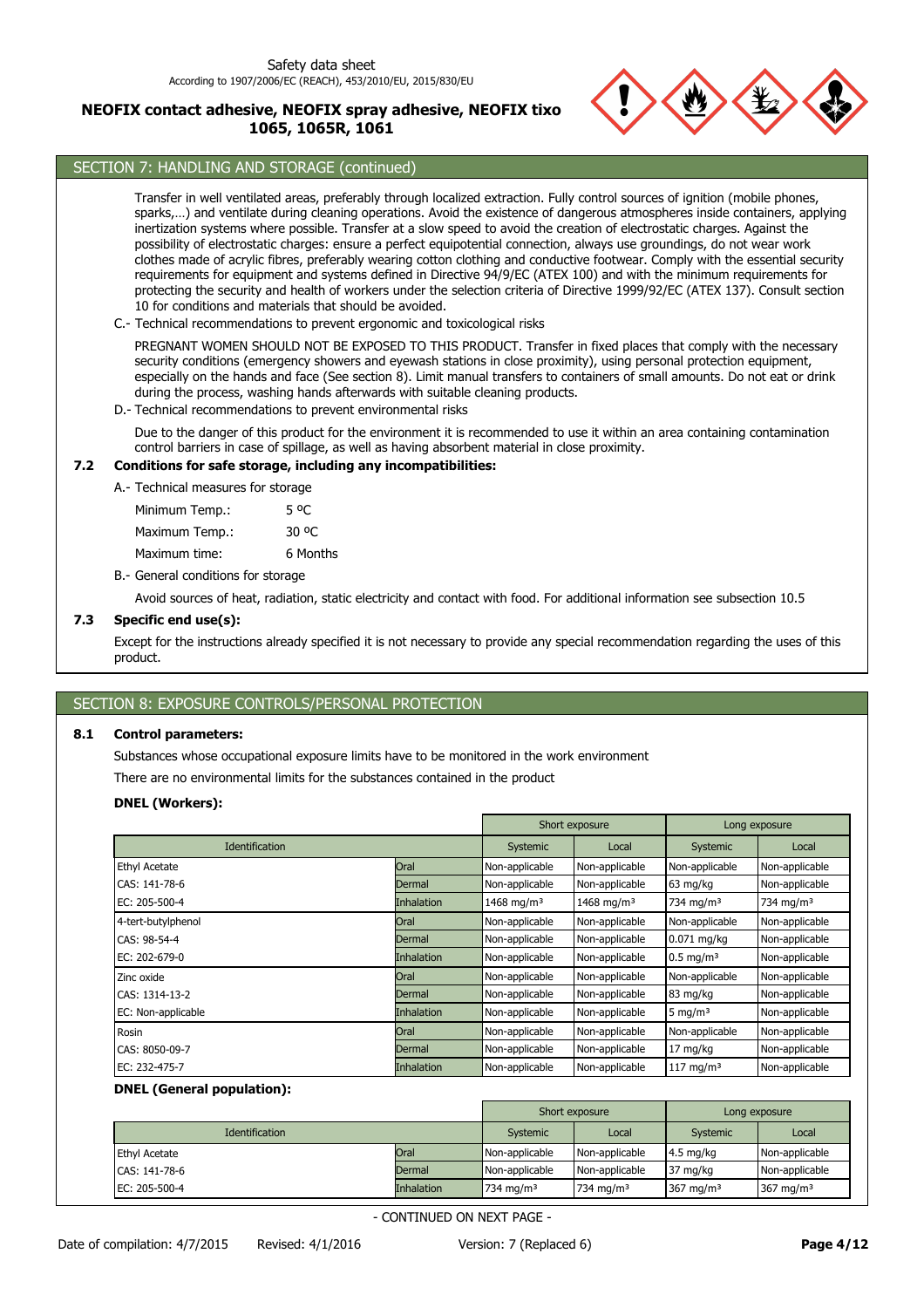

# SECTION 8: EXPOSURE CONTROLS/PERSONAL PROTECTION (continued)

|                       |                   |                | Short exposure | Long exposure            |                |
|-----------------------|-------------------|----------------|----------------|--------------------------|----------------|
| <b>Identification</b> |                   | Systemic       | Local          | Systemic                 | Local          |
| 4-tert-butylphenol    | Oral              | Non-applicable | Non-applicable | 0.026 mg/kg              | Non-applicable |
| CAS: 98-54-4          | Dermal            | Non-applicable | Non-applicable | $0.026$ mg/kg            | Non-applicable |
| EC: 202-679-0         | Inhalation        | Non-applicable | Non-applicable | $0.09$ mg/m <sup>3</sup> | Non-applicable |
| Zinc oxide            | Oral              | Non-applicable | Non-applicable | $0.83$ mg/kg             | Non-applicable |
| CAS: 1314-13-2        | Dermal            | Non-applicable | Non-applicable | 83 mg/kg                 | Non-applicable |
| EC: Non-applicable    | <b>Inhalation</b> | Non-applicable | Non-applicable | $2.5 \text{ mg/m}^3$     | Non-applicable |
| Rosin                 | Oral              | Non-applicable | Non-applicable | $10 \text{ mg/kg}$       | Non-applicable |
| CAS: 8050-09-7        | Dermal            | Non-applicable | Non-applicable | $10 \text{ mg/kg}$       | Non-applicable |
| EC: 232-475-7         | Inhalation        | Non-applicable | Non-applicable | $35 \text{ mg/m}^3$      | Non-applicable |

#### **PNEC:**

| <b>Identification</b> |              |                |                         |               |
|-----------------------|--------------|----------------|-------------------------|---------------|
| Ethyl Acetate         | <b>STP</b>   | 650 mg/L       | Fresh water             | $0.24$ mg/L   |
| CAS: 141-78-6         | Soil         | $0.148$ mg/kg  | Marine water            | 0.024 mg/L    |
| EC: 205-500-4         | Intermittent | 1.65 mg/L      | Sediment (Fresh water)  | $1.15$ mg/kg  |
|                       | Oral         | 200 g/kg       | Sediment (Marine water) | $0.115$ mg/kg |
| 4-tert-butylphenol    | <b>STP</b>   | $1.5$ mg/L     | Fresh water             | $0.01$ mg/L   |
| CAS: 98-54-4          | Soil         | 0.324 mg/kg    | Marine water            | $0.001$ mg/L  |
| EC: 202-679-0         | Intermittent | 0.048 mg/L     | Sediment (Fresh water)  | 0.975 mg/kg   |
|                       | Oral         | 46.67 g/kg     | Sediment (Marine water) | 0.0975 mg/kg  |
| Zinc oxide            | <b>STP</b>   | $0.1$ mg/L     | Fresh water             | 0.0206 mg/L   |
| CAS: 1314-13-2        | Soil         | 35.6 mg/kg     | Marine water            | $0.0061$ mg/L |
| EC: Non-applicable    | Intermittent | Non-applicable | Sediment (Fresh water)  | 117.8 mg/kg   |
|                       | Oral         | Non-applicable | Sediment (Marine water) | 56.5 mg/kg    |
| Rosin                 | <b>STP</b>   | 1000 mg/L      | Fresh water             | 0.0016 mg/L   |
| CAS: 8050-09-7        | Soil         | 0.00045 mg/kg  | Marine water            | 0.00016 mg/L  |
| EC: 232-475-7         | Intermittent | $0.016$ mg/L   | Sediment (Fresh water)  | $0.007$ mg/kg |
|                       | Oral         | Non-applicable | Sediment (Marine water) | 0.0007 mg/kg  |

### **8.2 Exposure controls:**

A.- General security and hygiene measures in the work place

As a preventative measure it is recommended to use basic Personal Protection Equipment, with the corresponding <<CE marking>> in accordance with Directive 89/686/EC. For more information on Personal Protection Equipment (storage, use, cleaning, maintenance, class of protection,…) consult the information leaflet provided by the manufacturer. For more information see subsection 7.1.

All information contained herein is a recommendation which needs some specification from the labour risk prevention services as it is not known whether the company has additional measures at its disposal.

### B.- Respiratory protection

| Pictogram                                                        | <b>PPE</b>                                   | Labelling                    | <b>CEN Standard</b>                                           | <b>Remarks</b>                                                                                                                                                                                                 |
|------------------------------------------------------------------|----------------------------------------------|------------------------------|---------------------------------------------------------------|----------------------------------------------------------------------------------------------------------------------------------------------------------------------------------------------------------------|
| <b>YOO!</b><br>æ<br>Mandatory<br>respiratory tract<br>protection | Filter mask for gases and<br>vapours         | $\epsilon$<br><b>CAT III</b> | EN 405:2001+A1:2009                                           | Replace when there is a taste or smell of the<br>contaminant inside the face mask. If the<br>contaminant comes with warnings it is<br>recommended to use isolation equipment.                                  |
| C.- Specific protection for the hands                            |                                              |                              |                                                               |                                                                                                                                                                                                                |
| Pictogram                                                        | <b>PPE</b>                                   | Labelling                    | <b>CEN Standard</b>                                           | <b>Remarks</b>                                                                                                                                                                                                 |
| Mandatory hand<br>protection                                     | NON-disposable chemical<br>protective gloves | <b>CAT III</b>               | EN 374-1:2003<br>EN 374-3:2003/AC:2006<br>EN 420:2003+A1:2009 | The Breakthrough Time indicated by the<br>manufacturer must exceed the period during which<br>the product is being used. Do not use protective<br>creams after the product has come into contact<br>with skin. |

D.- Ocular and facial protection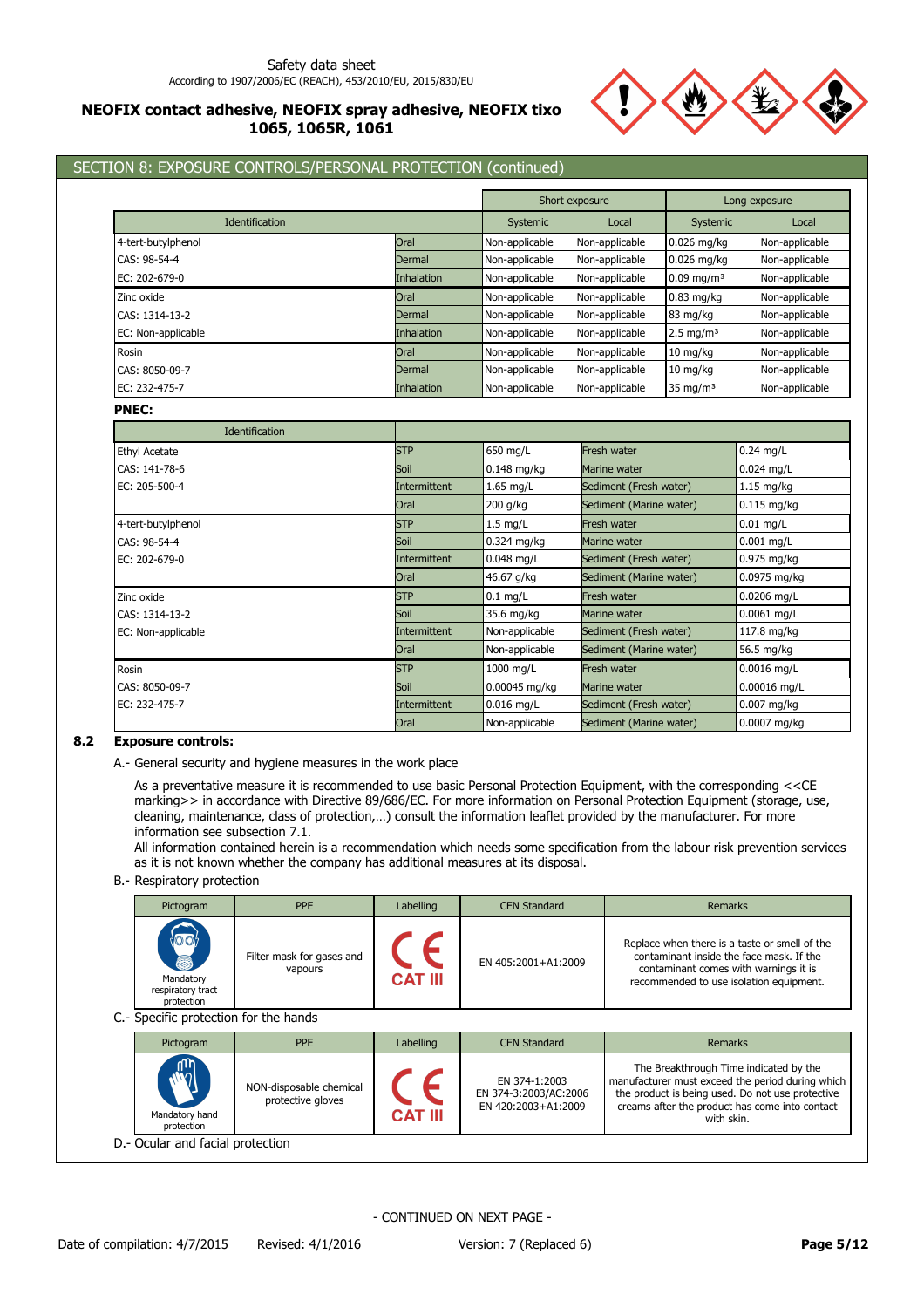

|                                         | Pictogram                             | <b>PPE</b>                                                                                                   | Labelling                      | <b>CEN Standard</b>                                                                                                                                   |  | <b>Remarks</b>                                                                                                                  |  |
|-----------------------------------------|---------------------------------------|--------------------------------------------------------------------------------------------------------------|--------------------------------|-------------------------------------------------------------------------------------------------------------------------------------------------------|--|---------------------------------------------------------------------------------------------------------------------------------|--|
|                                         | Mandatory face<br>protection          | Face mask                                                                                                    | CE<br><b>CAT II</b>            | EN 166:2001<br>EN 167:2001<br>EN 168:2001<br>EN ISO 4007:2012                                                                                         |  | Clean daily and disinfect periodically according to<br>the manufacturer's instructions. Use if there is a<br>risk of splashing. |  |
|                                         | E.- Bodily protection                 |                                                                                                              |                                |                                                                                                                                                       |  |                                                                                                                                 |  |
|                                         | Pictogram                             | <b>PPE</b>                                                                                                   | Labelling                      | <b>CEN Standard</b>                                                                                                                                   |  | <b>Remarks</b>                                                                                                                  |  |
|                                         | Mandatory complete<br>body protection | Disposable clothing for<br>protection against chemical<br>risks, with antistatic and<br>fireproof properties | $\epsilon$<br><b>CAT III</b>   | EN 1149-1,2,3<br>EN 13034:2005+A1:2009<br>EN ISO 13982-<br>1:2004/A1:2010<br>EN ISO 6529:2001<br>EN ISO 6530:2005<br>EN ISO 13688:2013<br>EN 464:1994 |  | For professional use only. Clean periodically<br>according to the manufacturer's instructions.                                  |  |
|                                         | Mandatory foot<br>protection          | Safety footwear for<br>protection against chemical<br>risk, with antistatic and heat<br>resistant properties | $\epsilon$<br><b>CAT III</b>   | EN 13287:2008<br>EN ISO 20345:2011<br>EN 13832-1:2006                                                                                                 |  | Replace boots at any sign of deterioration.                                                                                     |  |
|                                         | F.- Additional emergency measures     |                                                                                                              |                                |                                                                                                                                                       |  |                                                                                                                                 |  |
|                                         | <b>Emergency measure</b>              |                                                                                                              | <b>Standards</b>               | <b>Emergency measure</b>                                                                                                                              |  | <b>Standards</b>                                                                                                                |  |
|                                         | Emergency shower                      |                                                                                                              | ANSI Z358-1<br>ISO 3864-1:2002 | Eyewash stations                                                                                                                                      |  | DIN 12 899<br>ISO 3864-1:2002                                                                                                   |  |
| <b>Environmental exposure controls:</b> |                                       |                                                                                                              |                                |                                                                                                                                                       |  |                                                                                                                                 |  |

# SECTION 9: PHYSICAL AND CHEMICAL PROPERTIES

## **9.1 Information on basic physical and chemical properties:**

For complete information see the product datasheet.

## **Appearance:**

| Physical state at 20 °C:                                                                           | Liquid                |
|----------------------------------------------------------------------------------------------------|-----------------------|
| Appearance:                                                                                        | <b>Viscous</b>        |
| Color:                                                                                             | Beige                 |
| Odor:                                                                                              | Solvent               |
| <b>Volatility:</b>                                                                                 |                       |
| Boiling point at atmospheric pressure:                                                             | 86 °C                 |
| Vapour pressure at 20 °C:                                                                          | 9106 Pa               |
| Vapour pressure at 50 °C:                                                                          | 30588 Pa (31 kPa)     |
| Evaporation rate at 20 °C:                                                                         | Non-applicable *      |
| <b>Product description:</b>                                                                        |                       |
| Density at 20 °C:                                                                                  | 821 kg/m <sup>3</sup> |
| Relative density at 20 °C.                                                                         | 0.821                 |
| Dynamic viscosity at 20 °C:                                                                        | Non-applicable *      |
| Kinematic viscosity at 20 °C:                                                                      | Non-applicable *      |
| Kinematic viscosity at 40 °C:                                                                      | $>$ 20.5 cSt          |
| Concentration:                                                                                     | Non-applicable *      |
| *Not relevant due to the nature of the product, not providing information property of its hazards. |                       |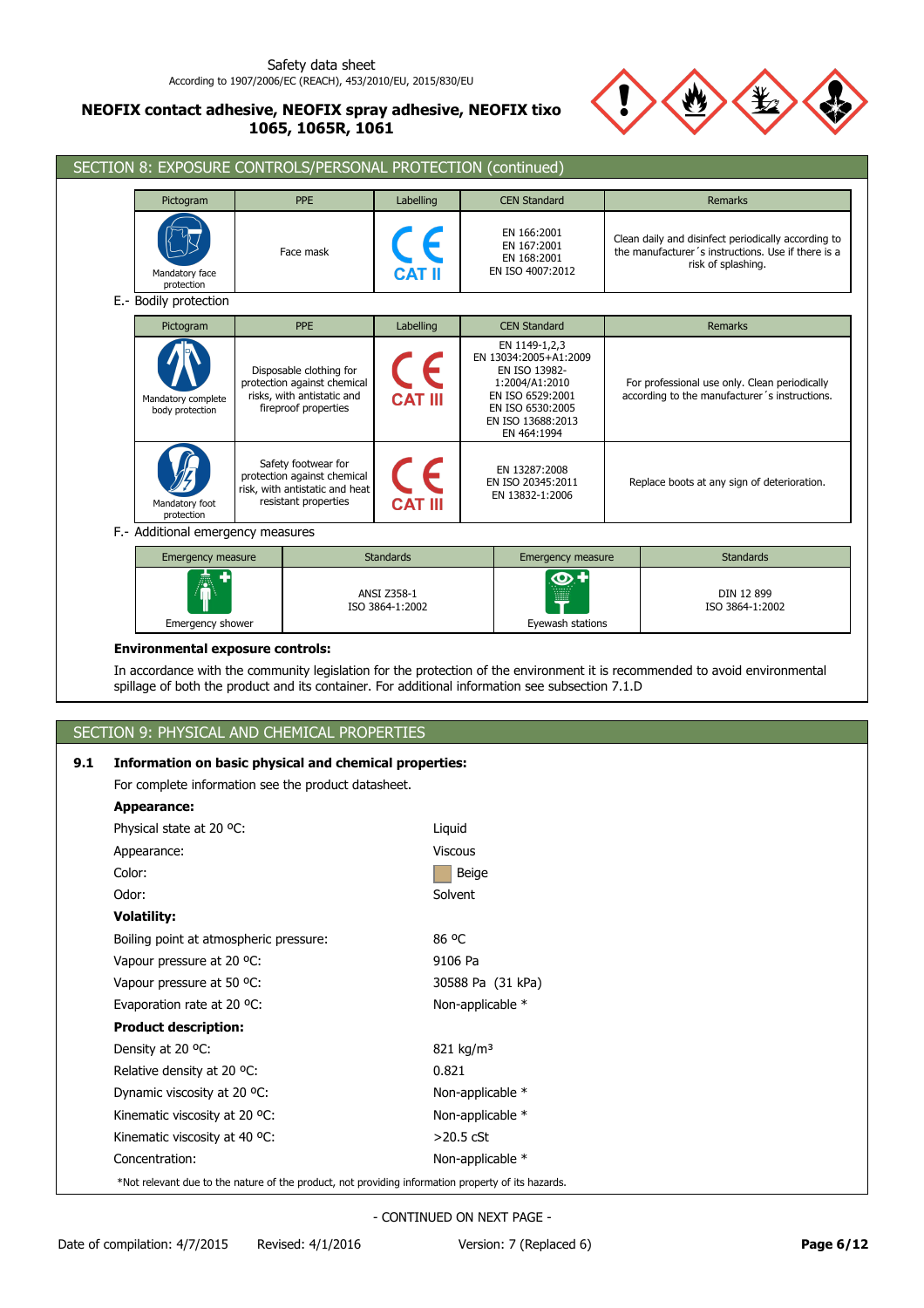

|     | SECTION 9: PHYSICAL AND CHEMICAL PROPERTIES (continued)                                            |                  |
|-----|----------------------------------------------------------------------------------------------------|------------------|
|     | pH:                                                                                                | Non-applicable * |
|     | Vapour density at 20 °C:                                                                           | Non-applicable * |
|     | Partition coefficient n-octanol/water 20 °C:                                                       | Non-applicable * |
|     | Solubility in water at 20 °C:                                                                      | Non-applicable * |
|     | Solubility properties:                                                                             | Non-applicable * |
|     | Decomposition temperature:                                                                         | Non-applicable * |
|     | Melting point/freezing point:                                                                      | Non-applicable * |
|     | <b>Flammability:</b>                                                                               |                  |
|     | Flash Point:                                                                                       | 10 °C            |
|     | Autoignition temperature:                                                                          | 200 °C           |
|     | Lower flammability limit:                                                                          | Not available    |
|     | Upper flammability limit:                                                                          | Not available    |
| 9.2 | <b>Other information:</b>                                                                          |                  |
|     | Surface tension at 20 °C:                                                                          | Non-applicable * |
|     | Refraction index:                                                                                  | Non-applicable * |
|     | *Not relevant due to the nature of the product, not providing information property of its hazards. |                  |

# SECTION 10: STABILITY AND REACTIVITY

### **10.1 Reactivity:**

No hazardous reactions are expected because the product is stable under recommended storage conditions. See section 7.

#### **10.2 Chemical stability:**

Chemically stable under the conditions of storage, handling and use.

### **10.3 Possibility of hazardous reactions:**

Under the specified conditions, hazardous reactions that lead to excessive temperatures or pressure are not expected.

### **10.4 Conditions to avoid:**

Applicable for handling and storage at room temperature:

| Shock and friction      | Contact with air | Increase in temperature | <b>Sunlight</b>     | <b>Humidity</b> |  |  |  |  |
|-------------------------|------------------|-------------------------|---------------------|-----------------|--|--|--|--|
| Not applicable          | Not applicable   | Risk of combustion      | Avoid direct impact | Not applicable  |  |  |  |  |
| Tecomentible motoriale: |                  |                         |                     |                 |  |  |  |  |

### **10.5 Incompatible materials:**

| Acids          | <b>Water</b>            | : materials<br>ombustive | : materials<br>combustible | Others           |
|----------------|-------------------------|--------------------------|----------------------------|------------------|
| Not applicable | applicable <sup>.</sup> | ' direct impact          | Not.                       | Avoid alkalis or |
|                | Not.                    | Avoid                    | t applicable               | or strong bases  |

#### **10.6 Hazardous decomposition products:**

See subsection 10.3, 10.4 and 10.5 to find out the specific decomposition products. Depending on the decomposition conditions, complex mixtures of chemical substances can be released: carbon dioxide (CO2), carbon monoxide and other organic compounds.

# SECTION 11: TOXICOLOGICAL INFORMATION

### **11.1 Information on toxicological effects:**

The experimental information related to the toxicological properties of the product itself is not available

#### **Dangerous health implications:**

In case of exposure that is repetitive, prolonged or at concentrations higher than recommended by the occupational exposure limits, it may result in adverse effects on health depending on the means of exposure:

A.- Ingestion:

- Acute toxicity: Based on available data, the classification criteria are not met, as it does not contain substances classified as dangerous for consumption. For more information see section 3.
- Corrosivity/Irritability: The consumption of a considerable dose can cause irritation in the throat, abdominal pain, nausea and vomiting.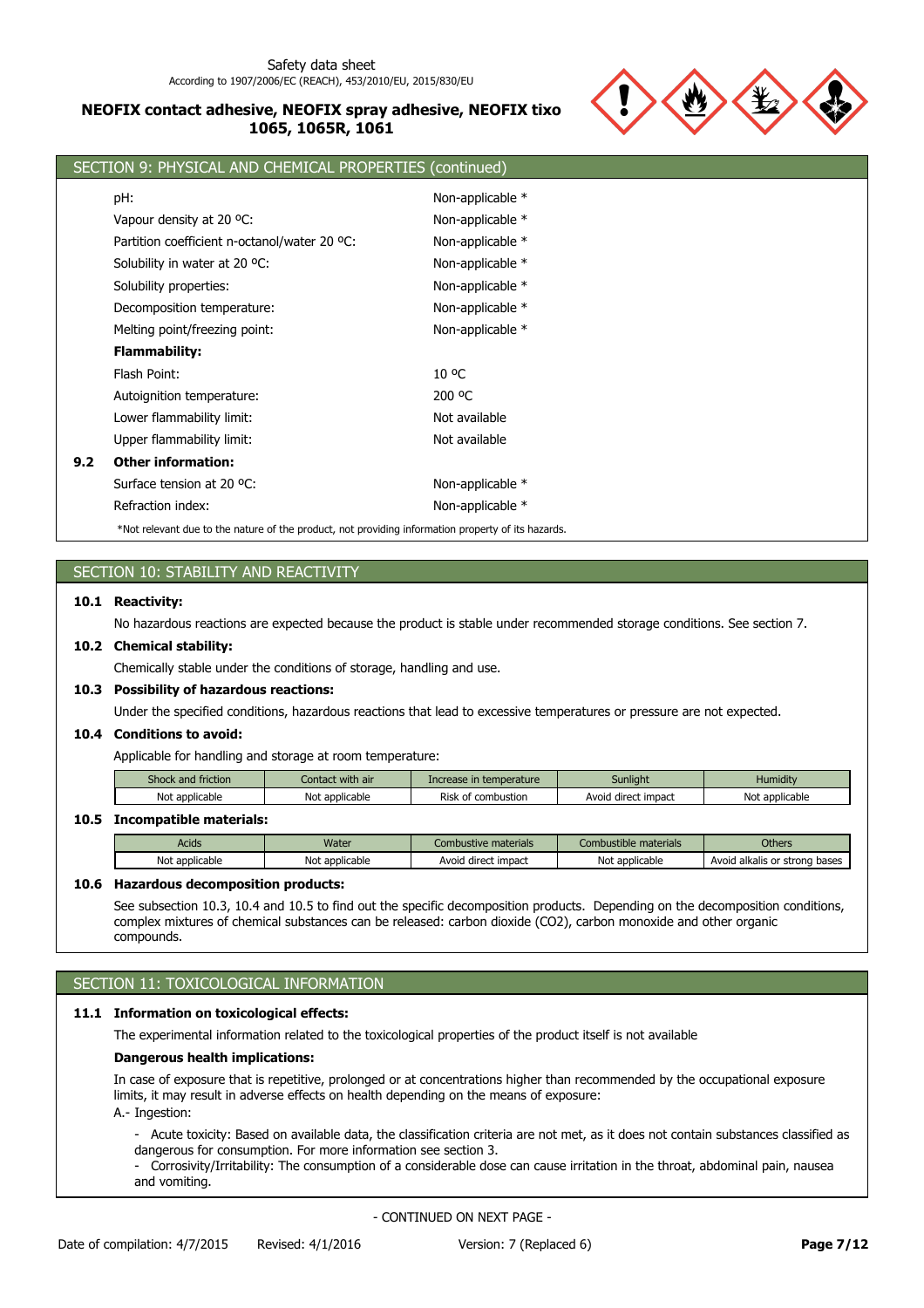

### SECTION 11: TOXICOLOGICAL INFORMATION (continued)

- B- Inhalation:
	- Acute toxicity: Based on available data, the classification criteria are not met, as it does not contain substances classified as dangerous for inhalation. For more information see section 3.
	- Corrosivity/Irritability: Based on available data, the classification criteria are not met, as it does not contain substances classified as dangerous for this effect. For more information see section 3.
- C- Contact with the skin and the eyes:
	- Contact with the skin: Produces skin inflammation.
	- Contact with the eyes: Produces eye damage after contact.
- D- CMR effects (carcinogenicity, mutagenicity and toxicity to reproduction):
	- Carcinogenicity: Based on available data, the classification criteria are not met, as it does not contain substances classified as dangerous for the effects mentioned. For more information see section 3.
	- Mutagenicity: Based on available data, the classification criteria are not met, as it does not contain substances classified as dangerous for this effect. For more information see section 3.
	- Reproductive toxicity: Suspected of damaging fertility.
- E- Sensitizing effects:

- Respiratory: Based on available data, the classification criteria are not met, as it does not contain substances classified as dangerous with sensitising effects. For more information see section 3.

- Cutaneous: Based on available data, the classification criteria are not met, however, it contains substances classified as dangerous with sensitising effects. For more information see section 3.
- F- Specific target organ toxicity (STOT)-time exposure:

Exposure in high concentration can cause a breakdown in the central nervous system causing headache, dizziness, vertigo, nausea, vomiting, confusion, and in serious cases, loss of consciousness.

G- Specific target organ toxicity (STOT)-repeated exposure:

- Specific target organ toxicity (STOT)-repeated exposure: Based on available data, the classification criteria are not met, however, it does contain substances which are classified as dangerous due to repetitive exposure. For more information see section 3.

- Skin: Repeated exposure may cause skin dryness or cracking
- H- Aspiration hazard:

Based on available data, the classification criteria are not met, however it does contain substances classified as dangerous for this effect. For more information see section 3.

### **Other information:**

Non-applicable

#### **Specific toxicology information on the substances:**

| <b>Identification</b>                                                                                       |                 | Acute toxicity | Genus  |
|-------------------------------------------------------------------------------------------------------------|-----------------|----------------|--------|
| <b>Ethyl Acetate</b>                                                                                        | LD50 oral       | 4100 mg/kg     | Rat    |
| CAS: 141-78-6                                                                                               | LD50 dermal     | 20000 mg/kg    | Rabbit |
| EC: 205-500-4                                                                                               | LC50 inhalation | Non-applicable |        |
| Naphtha (petroleum), hydrotreated light naphthenic, < 0,1 % EINECS 200-753-7<br>(contains n-hexan 45 vol-%) | LD50 oral       | 5100 mg/kg     | Rat    |
| CAS: 64742-49-0                                                                                             | LD50 dermal     | 3160 mg/kg     | Rabbit |
| EC: Non-applicable                                                                                          | LC50 inhalation | 12 mg/L (4 h)  | Rat    |
| 4-tert-butylphenol                                                                                          | LD50 oral       | 4000 mg/kg     | Rat    |
| CAS: 98-54-4                                                                                                | LD50 dermal     | 2288 mg/kg     | Rabbit |
| EC: 202-679-0                                                                                               | LC50 inhalation | Non-applicable |        |
| Zinc oxide                                                                                                  | LD50 oral       | 7950 mg/kg     | Mouse  |
| CAS: 1314-13-2                                                                                              | LD50 dermal     | Non-applicable |        |
| EC: Non-applicable                                                                                          | LC50 inhalation | Non-applicable |        |
| Rosin                                                                                                       | LD50 oral       | 4100 mg/kg     | Rat    |
| CAS: 8050-09-7                                                                                              | LD50 dermal     | Non-applicable |        |
| EC: 232-475-7                                                                                               | LC50 inhalation | Non-applicable |        |

### SECTION 12: ECOLOGICAL INFORMATION

The experimental information related to the eco-toxicological properties of the product itself is not available

### **12.1 Toxicity:**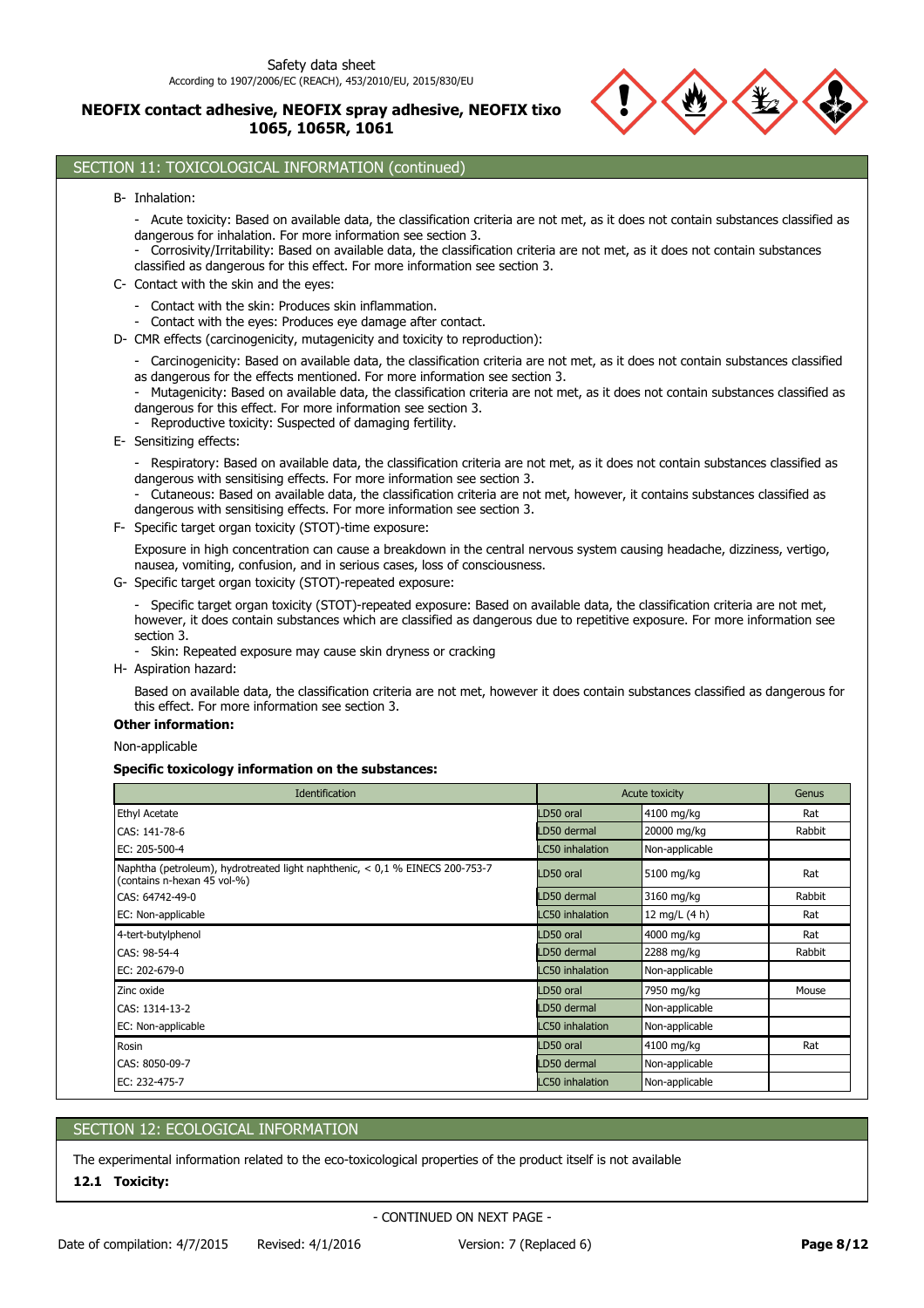

# SECTION 12: ECOLOGICAL INFORMATION (continued)

| <b>Identification</b>                                                                                         |             | Acute toxicity       | <b>Species</b>            | Genus      |
|---------------------------------------------------------------------------------------------------------------|-------------|----------------------|---------------------------|------------|
| Solvent naphtha (petroleum), hydrotreated light naphthenic (n-<br>hexane<5%)                                  | <b>LC50</b> | $1 - 10$ mg/L (96 h) |                           | Fish       |
| CAS: 92062-15-2                                                                                               | <b>EC50</b> | $1 - 10$ ma/L        |                           | Crustacean |
| EC: 295-529-9                                                                                                 | <b>EC50</b> | $1 - 10$ mg/L        |                           | Algae      |
| <b>Ethyl Acetate</b>                                                                                          | <b>LC50</b> | 230 mg/L (96 h)      | Pimephales promelas       | Fish       |
| CAS: 141-78-6                                                                                                 | <b>EC50</b> | 717 mg/L (48 h)      | Daphnia magna             | Crustacean |
| EC: 205-500-4                                                                                                 | <b>EC50</b> | 3300 mg/L (48 h)     | Scenedesmus subspicatus   | Algae      |
| Solvent naphtha (petroleum), < 0.1 % EC 200-753-7                                                             | <b>LC50</b> | 1 - 10 mg/L (96 h)   |                           | Fish       |
| CAS: 64742-89-8                                                                                               | <b>EC50</b> | $1 - 10$ mg/L        |                           | Crustacean |
| EC: 265-192-2                                                                                                 | <b>EC50</b> | $1 - 10$ mg/L        |                           | Algae      |
| Naphtha (petroleum), hydrotreated light naphthenic, $< 0.1$ %<br>EINECS 200-753-7 (contains n-hexan 45 vol-%) | <b>LC50</b> | $1 - 10$ mg/L (96 h) |                           | Fish       |
| CAS: 64742-49-0                                                                                               | <b>EC50</b> | 1 - 10 mg/L (96 h)   |                           | Crustacean |
| EC: Non-applicable                                                                                            | <b>EC50</b> | $1 - 10$ mg/L        |                           | Algae      |
| 4-tert-butylphenol                                                                                            | <b>LC50</b> | 5.14 mg/L (96 h)     | Pimephales promelas       | Fish       |
| CAS: 98-54-4                                                                                                  | <b>EC50</b> | 4.8 mg/L (24 h)      | Daphnia magna             | Crustacean |
| EC: 202-679-0                                                                                                 | <b>EC50</b> | 11.2 mg/L (72 h)     | Scenedesmus subspicatus   | Algae      |
| Zinc oxide                                                                                                    | <b>LC50</b> | 0.82 mg/L (96 h)     | Oncorhynchus kisutch      | Fish       |
| CAS: 1314-13-2                                                                                                | <b>EC50</b> | 3.4 mg/L (48 h)      | Daphnia magna             | Crustacean |
| EC: Non-applicable                                                                                            | <b>EC50</b> | Non-applicable       |                           |            |
| Rosin                                                                                                         | LC50        | 150 mg/L (96 h)      | Brachydanio rerio         | Fish       |
| CAS: 8050-09-7                                                                                                | <b>EC50</b> | 238 mg/L (48 h)      | Daphnia magna             | Crustacean |
| EC: 232-475-7                                                                                                 | <b>EC50</b> | 185 mg/L (72 h)      | Selenastrum capricornutum | Algae      |

# **12.2 Persistence and degradability:**

| <b>Identification</b> | Degradability    |                | Biodegradability |                |
|-----------------------|------------------|----------------|------------------|----------------|
| Ethyl Acetate         | BOD <sub>5</sub> | 1.36 g $O2/g$  | Concentration    | $100$ mg/L     |
| CAS: 141-78-6         | <b>COD</b>       | 1.69 g $O2/g$  | Period           | 14 days        |
| EC: 205-500-4         | BOD5/COD         | 0.81           | % Biodegradable  | 83 %           |
| Rosin                 | BOD <sub>5</sub> | Non-applicable | Concentration    | Non-applicable |
| CAS: 8050-09-7        | <b>COD</b>       | Non-applicable | Period           | 28 days        |
| EC: 232-475-7         | BOD5/COD         | Non-applicable | % Biodegradable  | 32 %           |

#### **12.3 Bioaccumulative potential:**

| <b>Identification</b>                                                                                       | Bioaccumulation potential |          |
|-------------------------------------------------------------------------------------------------------------|---------------------------|----------|
| <b>Ethyl Acetate</b>                                                                                        | <b>BCF</b>                | 30       |
| CAS: 141-78-6                                                                                               | Pow Log                   | 0.73     |
| EC: 205-500-4                                                                                               | <b>Potential</b>          | Moderate |
| Naphtha (petroleum), hydrotreated light naphthenic, < 0,1 % EINECS 200-753-7 (contains n-hexan<br>45 vol-%) | <b>BCF</b>                | 380      |
| CAS: 64742-49-0                                                                                             | Pow Log                   | 3.7      |
| EC: Non-applicable                                                                                          | Potential                 | High     |

### **12.4 Mobility in soil:**

| <b>Identification</b> | Absorption/desorption |                   | Volatility |                                           |
|-----------------------|-----------------------|-------------------|------------|-------------------------------------------|
| <b>Ethyl Acetate</b>  | Koc                   | 59                | Henry      | $1.358E+1$ Pa $\cdot$ m <sup>3</sup> /mol |
| CAS: 141-78-6         | Conclusion            | Very High         | Drv soil   | Yes                                       |
| EC: 205-500-4         | Surface tension       | 23240 N/m (25 °C) | Moist soil | Yes                                       |

### **12.5 Results of PBT and vPvB assessment:**

Non-applicable

# **12.6 Other adverse effects:**

Not described

# SECTION 13: DISPOSAL CONSIDERATIONS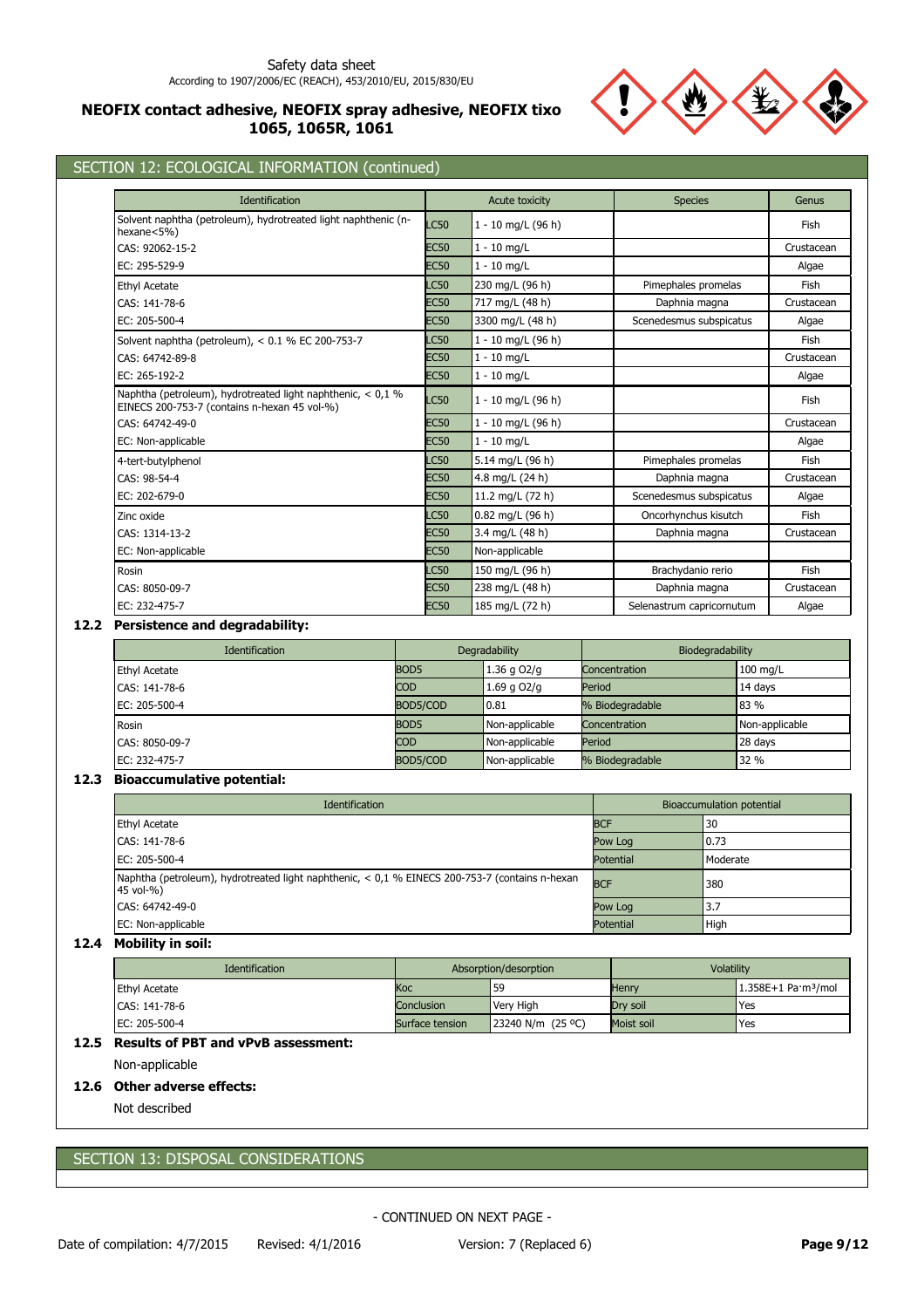

# SECTION 13: DISPOSAL CONSIDERATIONS (continued)

#### **13.1 Waste treatment methods:**

| Code | <b>Description</b>                                                                          | Waste class (Regulation (EU) No<br>1357/2014) |
|------|---------------------------------------------------------------------------------------------|-----------------------------------------------|
|      | It is not possible to assign a specific code, as it depends on the intended use by the user | Dangerous                                     |

#### **Type of waste (Regulation (EU) No 1357/2014):**

HP14 Ecotoxic, HP3 Flammable, HP4 Irritant — skin irritation and eye damage, HP5 Specific Target Organ Toxicity (STOT) /Aspiration Toxicity, HP10 Toxic for reproduction

#### **Waste management (disposal and evaluation):**

Consult the authorized waste service manager on the assessment and disposal operations in accordance with Annex 1 and Annex 2 (Directive 2008/98/EC). As under 15 01 (2014/955/EC) of the code and in case the container has been in direct contact with the product, it will be processed the same way as the actual product. Otherwise, it will be processed as non-dangerous residue. We do not recommended disposal down the drain. See paragraph 6.2.

### **Regulations related to waste management:**

In accordance with Annex II of Regulation (EC) nº1907/2006 (REACH) the community or state provisions related to waste management are stated

Community legislation: Directive 2008/98/EC, 2014/955/EU, Regulation (EU) No 1357/2014

### SECTION 14: TRANSPORT INFORMATION

## **Transport of dangerous goods by land:**

With regard to ADR 2015 and RID 2015:

| t                                    | 14.1 UN number:<br>14.2 UN proper shipping name:<br>14.3 Transport hazard class(es):<br>Labels:<br>14.4 Packing group:<br>14.5 Dangerous for the<br>environment: | <b>UN1133</b><br>ADHESIVES containing flammable liquid<br>3<br>3<br>II<br>Yes |  |  |  |
|--------------------------------------|------------------------------------------------------------------------------------------------------------------------------------------------------------------|-------------------------------------------------------------------------------|--|--|--|
|                                      | 14.6 Special precautions for user                                                                                                                                |                                                                               |  |  |  |
|                                      | Special regulations:                                                                                                                                             | 640D                                                                          |  |  |  |
|                                      | Tunnel restriction code:                                                                                                                                         | D/E                                                                           |  |  |  |
|                                      | Physico-Chemical properties:                                                                                                                                     | see section 9                                                                 |  |  |  |
|                                      | Limited quantities:                                                                                                                                              | 5L                                                                            |  |  |  |
|                                      | 14.7 Transport in bulk according<br>to Annex II of Marpol and<br>the IBC Code:                                                                                   | Non-applicable                                                                |  |  |  |
| Transport of dangerous goods by sea: |                                                                                                                                                                  |                                                                               |  |  |  |
| With regard to IMDG 37-14:           |                                                                                                                                                                  |                                                                               |  |  |  |
|                                      | 14.1 UN number:                                                                                                                                                  | <b>UN1133</b>                                                                 |  |  |  |
|                                      | 14.2 UN proper shipping name:                                                                                                                                    | ADHESIVES containing flammable liquid                                         |  |  |  |
|                                      | 14.3 Transport hazard class(es):                                                                                                                                 | 3                                                                             |  |  |  |
|                                      | Labels:                                                                                                                                                          | 3                                                                             |  |  |  |
|                                      | 14.4 Packing group:                                                                                                                                              | II                                                                            |  |  |  |
|                                      | 14.5 Dangerous for the<br>environment:                                                                                                                           | Yes                                                                           |  |  |  |
|                                      | 14.6 Special precautions for user                                                                                                                                |                                                                               |  |  |  |
|                                      | Special regulations:                                                                                                                                             | 944                                                                           |  |  |  |
|                                      | EmS Codes:                                                                                                                                                       | $F-E, S-D$                                                                    |  |  |  |
|                                      | Physico-Chemical properties:                                                                                                                                     | see section 9                                                                 |  |  |  |
|                                      | Limited quantities:                                                                                                                                              | 5 L                                                                           |  |  |  |
|                                      | 14.7 Transport in bulk according<br>to Annex II of Marpol and<br>the IBC Code:                                                                                   | Non-applicable                                                                |  |  |  |
| Transport of dangerous goods by air: |                                                                                                                                                                  |                                                                               |  |  |  |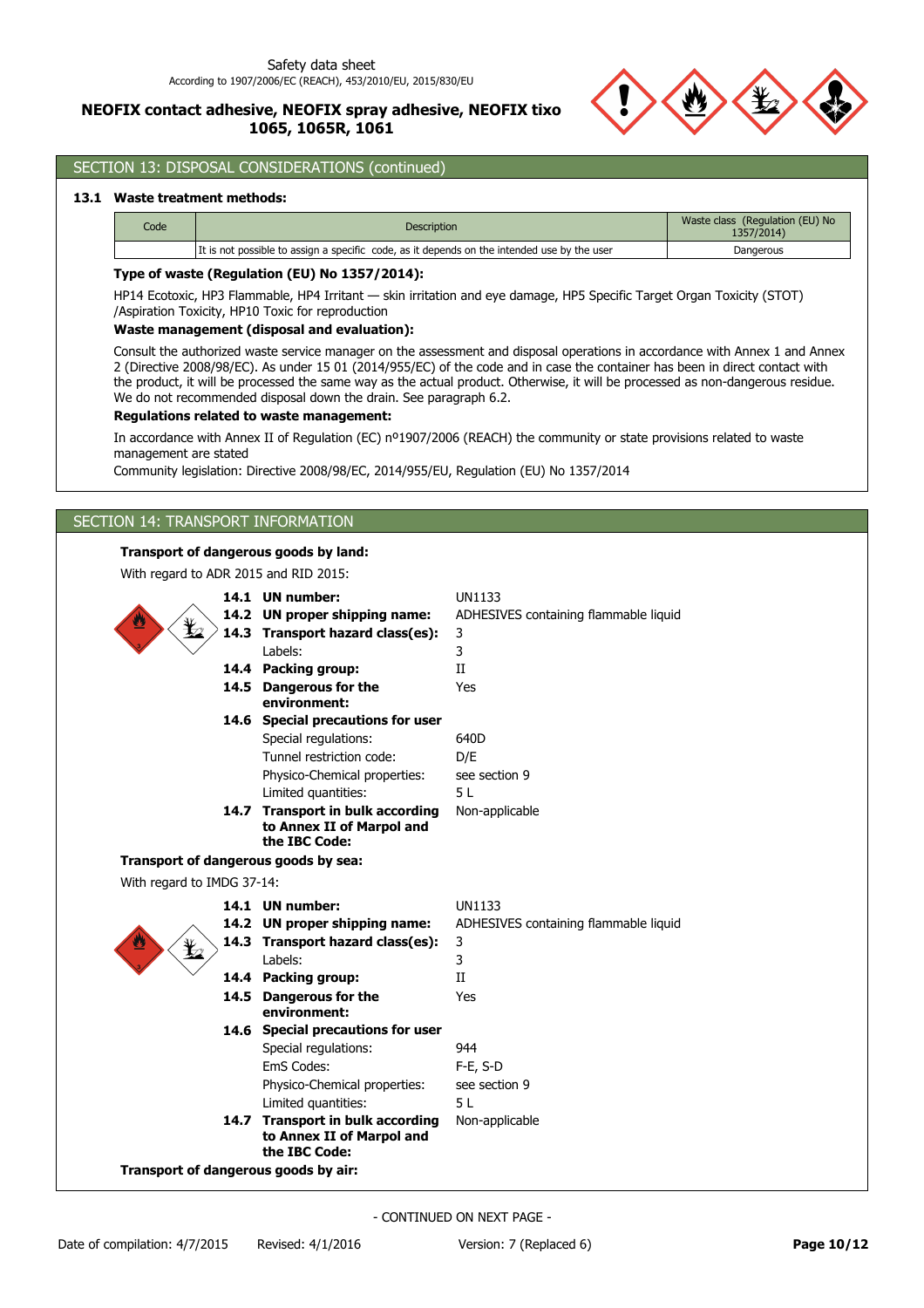

| SECTION 14: TRANSPORT INFORMATION (continued)                                  |                                                                                  |                                       |
|--------------------------------------------------------------------------------|----------------------------------------------------------------------------------|---------------------------------------|
| With regard to IATA/ICAO 2015:                                                 |                                                                                  |                                       |
|                                                                                | 14.1 UN number:                                                                  | UN1133                                |
| $\mathbf{\mathbf{\mathbf{\mathbf{\mathbf{\mathbf{\mathbf{\mathbf{Y}}}}}}$<br>⋓ | 14.2 UN proper shipping name:                                                    | ADHESIVES containing flammable liquid |
|                                                                                | 14.3 Transport hazard class(es):                                                 | 3                                     |
|                                                                                | Labels:                                                                          | 3                                     |
|                                                                                | 14.4 Packing group:                                                              | и                                     |
| 14.5                                                                           | Dangerous for the<br>environment:                                                | Yes                                   |
|                                                                                | 14.6 Special precautions for user                                                |                                       |
|                                                                                | Physico-Chemical properties:                                                     | see section 9                         |
| 14.7                                                                           | <b>Transport in bulk according</b><br>to Annex II of Marpol and<br>the IBC Code: | Non-applicable                        |

## SECTION 15: REGULATORY INFORMATION

### **15.1 Safety, health and environmental regulations/legislation specific for the substance or mixture:**

Candidate substances for authorisation under the Regulation (EC) 1907/2006 (REACH): Non-applicable

Substances included in Annex XIV of REACH ("Authorisation List") and sunset date: Non-applicable

Regulation (EC) 1005/2009, about substances that deplete the ozone layer: Non-applicable

Article 95, REGULATION (EU) No 528/2012: Non-applicable

REGULATION (EU) No 649/2012, in relation to the import and export of hazardous chemical products: Non-applicable

#### **Limitations to commercialisation and the use of certain dangerous substances and mixtures (Annex XVII, REACH):**

Shall not be used, as substance or as mixtures in aerosol dispensers where these aerosol dispensers are intended for supply to the general public for entertainment and decorative purposes such as the following:

— metallic glitter intended mainly for decoration,

— artificial snow and frost,

- "whoopee" cushions,
- silly string aerosols,
- imitation excrement,
- horns for parties,
- decorative flakes and foams,
- artificial cobwebs,
- stink bombs.

#### **Specific provisions in terms of protecting people or the environment:**

It is recommended to use the information included in this safety data sheet as data used in a risk evaluation of the local circumstances in order to establish the necessary risk prevention measures for the manipulation, use, storage and disposal of this product.

#### **Other legislation:**

The product could be affected by sectorial legislation

### **15.2 Chemical safety assessment:**

The supplier has not carried out evaluation of chemical safety.

### SECTION 16: OTHER INFORMATION

#### **Legislation related to safety data sheets:**

This safety data sheet has been designed in accordance with ANNEX II-Guide to the compilation of safety data sheets of Regulation (EC) Nº 1907/2006 (Regulation (EU) Nº 453/2010, Regulation (EC) Nº 2015/830)

**Modifications related to the previous security card which concerns the ways of managing risks. :**

#### COMPOSITION/INFORMATION ON INGREDIENTS:

· Added Content

Rosin (8050-09-7)

CLP Regulation (EC) nº 1272/2008:

· Supplementary information

#### **Texts of the legislative phrases mentioned in section 2:**